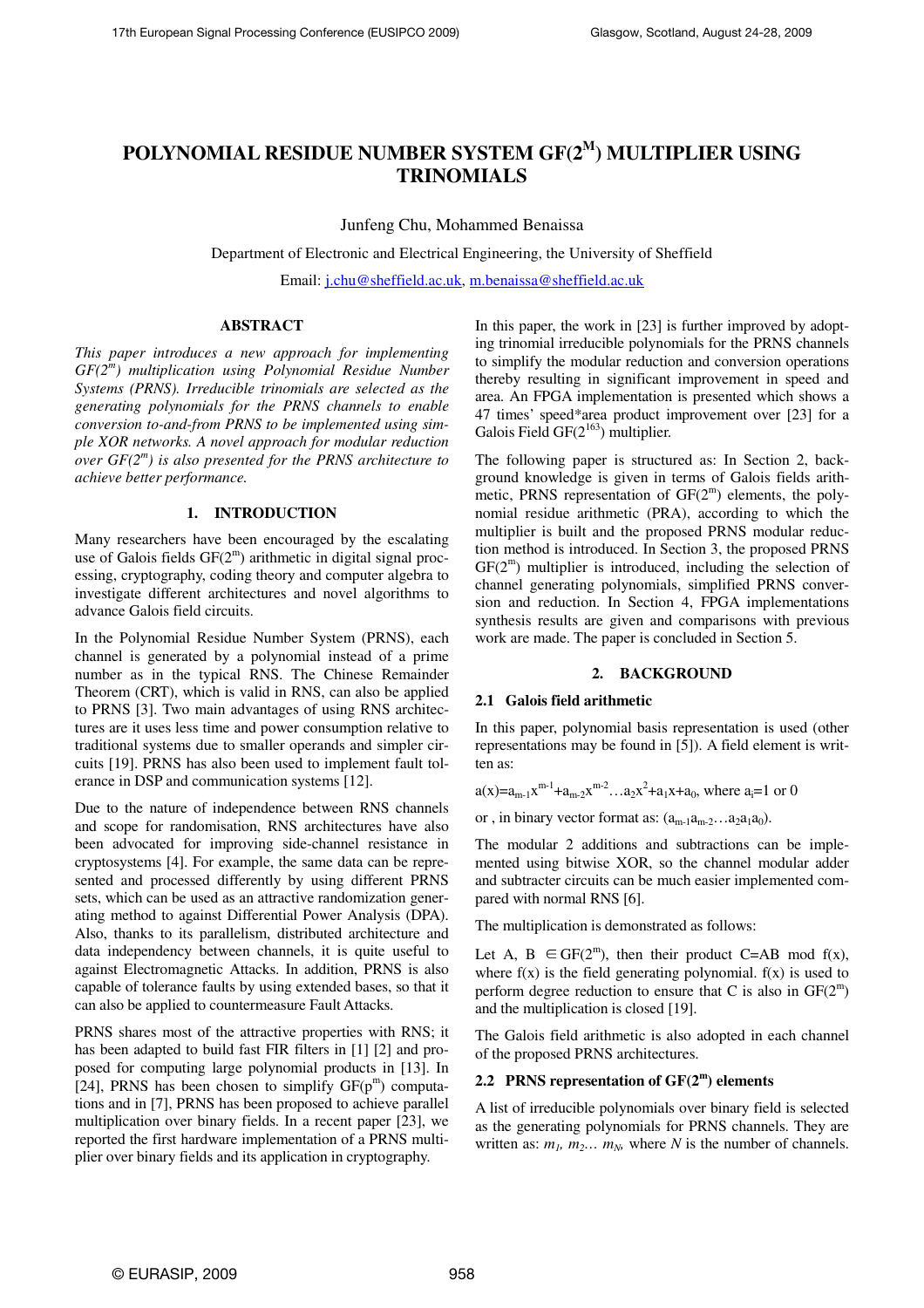The degree of each  $m_i$  is d. To cover the whole dynamic range of a  $GF(2^m)$  multiplication, the degree  $D$  of the product polynomial  $M(x) = \prod_{i=1}^{N} m_i(x)$  should be no smaller than  $2m$  $(d \times N \geq 2m)$ .

A polynomial basis field element  $p(x)$  can be represented in PRNS format using the remainders, when the  $d \times N \geq 2m$ equation is satisfied:

$$
\vec{p} = (p_1, p_2 \dots p_N)
$$
  
Where  $\vec{p} = p(x) \text{ mod } m_i(x) \text{ for } i = 1, 2, ..., N.$  [7]

#### **2.3 Polynomial Residue Arithmetic (PRA)**

PRA is very similar to RNS arithmetic. In furthermore, because addition and subtraction operations are performed by bitwise XOR in GF(2), it does not encounter overflow problems. In another word, modular reduction is not necessary for addition and subtraction operations. However, the modular reduction is still needed for multiplications to ensure all operations are closed. The main arithmetic operations in PRA can be performed as following:

$$
A \pm B = ((a_1 \times OR \ b_1)_{m1}, \dots, (a_N \times OR \ b_N)_{m_N})
$$

$$
A \times B = ((a_1 \times b_1)_{m1}, \dots, (a_N \times b_N)_{m_N})
$$

The reason that the magnitude determination cannot be performed directly from RNS [8], and in order to prevent overflow, a conversion back to polynomial representation is necessary before performing the original  $GF(2<sup>m</sup>)$  modular reduction.

In this work, the conversion from PRNS format to weighted polynomial representation is based on the extension of the CRT to polynomials [3] [20]. Single Radix Conversion (SRC) algorithm is used to perform the conversion. It is described as [7]:

$$
p(x) = \sum_{i=1}^{N} (p_i \cdot l_i \mod m_i) \cdot M_i \qquad (1)
$$
  
Where  $M_i(x) = \frac{M(x)}{m_i(x)} = m_1 \dots \cdot m_{i-1} \cdot m_{i+1} \dots \cdot m_N$   
 $I_i = M_i^{-1} (mod \ m_i)$ 

### **2.4 Modular Reduction over GF(2<sup>m</sup> ) using PRNS Architecture**

Galois Field arithmetic required the multiplication to be closed, to prevent overflow, modular reduction is performed following the calculation of the intermediate product using the field generating polynomial  $f(x)$ , whose degree is equal to *m*.

Focusing on polynomial basis multiplications over  $GF(2<sup>m</sup>)$ , several approaches have been reported for the modular reduction, such as "shift-and-add" algorithms [14][15][16], look-up-table (LUT) based algorithms [17][18], Itoh-Tsujii algorithm based reduction method [10], etc.

In our proposed multiplier architecture, a novel modular reduction method for PRNS is derived as follows:

Over  $GF(2<sup>m</sup>)$ , which is generated by  $f(x)$ , the multiplication can be expressed as:

$$
pdt(x) = a(x) \cdot b(x) \bmod f(x) \tag{2}
$$

The intermediate product,  $a(x) \cdot b(x)$  can be expressed in polynomial forms as

$$
c_{2m-2}x^{2m-2}+c_{2m-3}x^{2m-3}+...+c_{m}x^{m}+c_{m-1}x^{m-1}+...+c_{1}x+c_{0}
$$

So, equation (2) can be written as

$$
(c_{2m-2}x^{2m-2} + c_{2m-3}x^{2m-3} + ... + c_mx^m + c_{m-1}x^{m-1} + ... + c_1x + c_0) \mod f(x) = (c_{2m-2}x^{2m-2} + c_{2m-3}x^{2m-3} + ... + c_mx^m) \mod f(x) + (c_{m-1}x^{m-1} + ... + c_1x + c_0) \mod f(x)
$$
\n(3)

Since  $f(x)$  is a polynomial with degree *m*,

$$
\begin{array}{ll}\n(3) = (c_{2m-2}x^{2m-2} + c_{2m-3}x^{2m-3} + \dots + c_mx^m) \mod f(x) + (c_{m-1}x^{m-1} + \dots + c_1x + c_0) \\
(4)\n\end{array}
$$

In  $GF(2)$ , 1+1=0, so  $(c_{2m-2}x^{2m-2}+ c_{2m-3}x^{2m-3}+...+ c_{m}x^{m})$  can be added to (4) twice without changing the equation's value.

$$
(4) = (c_{2m-2}x^{2m-2} + c_{2m-3}x^{2m-3} + ... + c_mx^m) \mod f(x) + (c_{m-1}x^{m-1} + ... + c_1x+c_0) + (c_{2m-2}x^{2m-2} + c_{2m-3}x^{2m-3} + ... + c_mx^m) + (c_{2m-2}x^{2m-2} + c_{2m-3}x^{2m-3} + ... + c_mx^m)
$$
\n(5)

Rearranging (5):

$$
pdt(x)=(c_{2m-2}x^{2m-2}+c_{2m-3}x^{2m-3}+...+c_{m}x^{m}) \mod f(x) + (c_{2m-2}x^{2m-2}+c_{2m-3}x^{2m-3}+...+c_{m}x^{m}) + (c_{2m-2}x^{2m-2}+c_{2m-3}x^{2m-3}+...+c_{m}x^{m}
$$
  
+  $c_{m-1}x^{m-1}+...+c_{1}x+c_{0}$ )

Rewrite it in binary vector format:

$$
pdf(x)=(c_{2m-2},c_{2m-3},...c_m,0,...0) mod f(x) + (c_{2m-2},c_{2m-3},
$$

...c<sub>m</sub>0,...0) + (c<sub>2m-2</sub>, c<sub>2m-3</sub>,...c<sub>m</sub>,c<sub>m-1</sub>,...c<sub>1</sub>,c<sub>0</sub>) (6)

After mod mod  $f(x)$  operation, the result can be expressed as  $(c<sub>m-1</sub>,...c<sub>1</sub>,c<sub>0</sub>)$ , so

$$
pdt(x) = (c'_{m-1}, \ldots, c'_{1}, c'_{0}) + (c_{2m-2}, c_{2m-3}, \ldots, c_{m}, 0, \ldots, 0) + (c_{2m-2}, c_{2m-3}, \ldots, c_{m}, c_{m-1}, \ldots, c_{1}, c_{0})
$$

 $=(c_{2m-2},c_{2m-3},...c_m,c_{m-1},...c_{1},c_{0}) + (c_{2m-2},c_{2m-3},...c_m,$ 

$$
c_{m-1},\ldots c_1,c_0) \tag{7}
$$

Both components in (7) can be expressed using PRNS representation. The modular reduction over  $GF(2<sup>m</sup>)$  can be finally performed by PRNS addition.

To implement the modular reduction, it is required to partially convert the intermediate product's most significant m-1 bits from PRNS to normal polynomial representation to generate  $(c_{2m-2}, c_{2m-3}, \ldots, c_m, 0, \ldots, 0)$  component. And a modular reduction operation using  $f(x)$  to get  $(c<sub>m-1</sub>,...c<sub>1</sub>,c<sub>0</sub>)$  component. In addition, a to-PRNS converter is needed to convert the  $(c_{2m-2}, c_{2m-3}, \ldots, c_{m}, c_{m-1}, \ldots, c_{1}, c_{0})$  component to PRNS format to perform the final PRNS addition.

Due to the fact that partial conversion and a PRNS architecture are adopted, this design is effective in preventing leaking information while performing the conversion and modular reduction.

The detailed implementation information is described in part 3.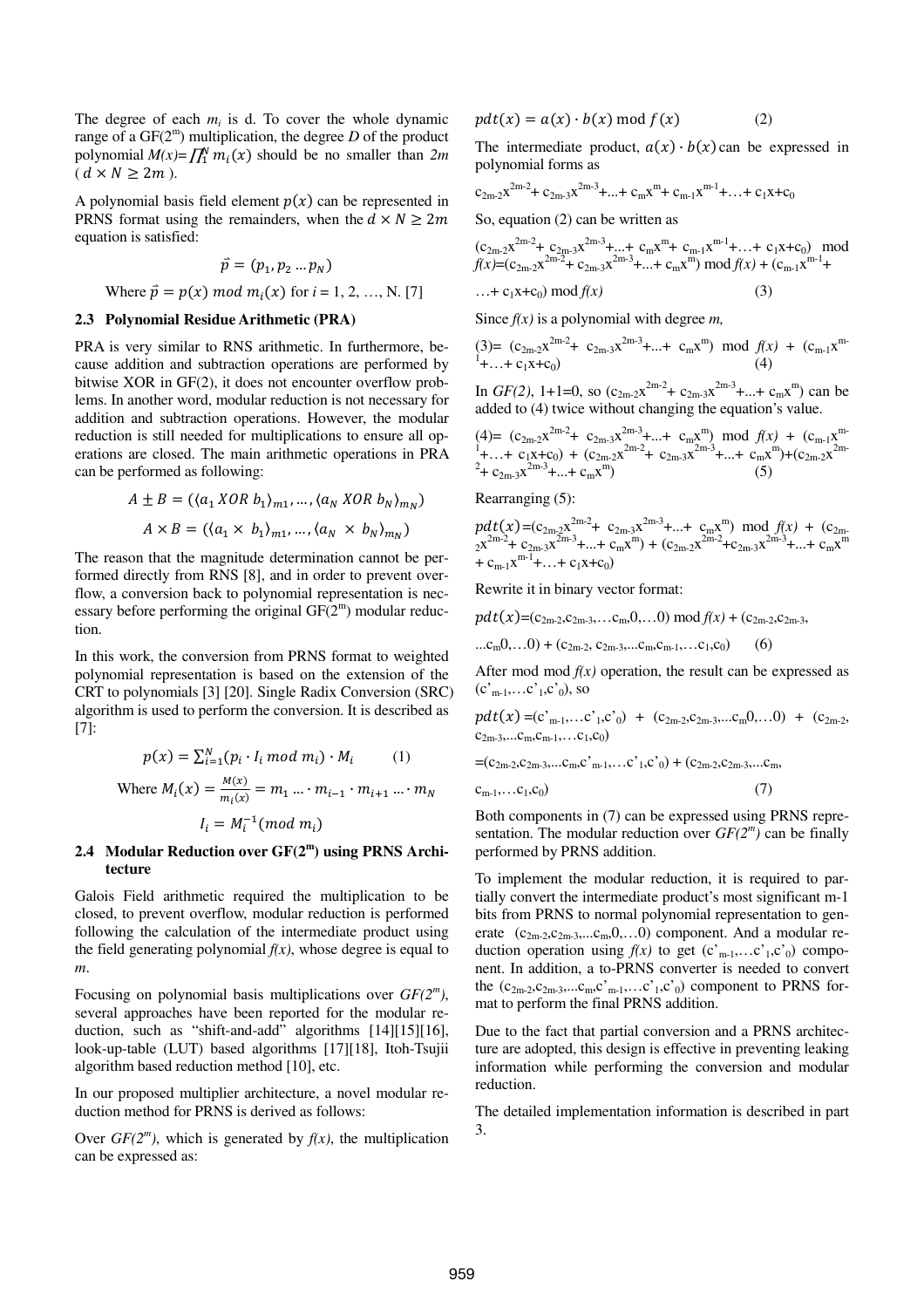# **3. THE PROPOSED PRNS GF(2<sup>M</sup>) MULTIPLIER**

Consider the example application of the proposed multiplier in the context of public key cryptosystems, in particular elliptic curve cryptography (ECC) where the required large operands impose many design challenges. The curve K-163 presented in Fips-186 [11] is chosen as a standardized curve for ECC over the binary field. It uses the field generating polynomial  $f(x) = x^{163} + x^7 + x^6 + x^3 + 1$  over  $GF(2^{163})$ . A  $GF(2^{163})$  multiplier is constructed to demonstrate the proposed PRNS architecture.

To cover the whole dynamic range, four 84-degree irreducible trinomials are selected as the PRNS channels. This satisfies the dynamic range  $d \times N \geq 2m$  equation, where d=84, N=4, m=163. There are two main reasons why trinomials are chosen. Firstly, in Galois field multiplications, using trinomials achieves the lowest hardware complexity in modular reduction, especially when the trinomials are of the form  $x^m + x^k + 1$ , where  $k \leq \frac{m}{2}$  [21]. This property of trinomials is also attractive when building the PRNS converter. Secondly, in equation  $(1)$ , it can be seen that  $M<sub>i</sub>$ , which is a constant value in the determined PRNS, is the product of several channel generating polynomials. To make the multiplying by  $M_i$  operation simple, it is required that  $M_i$  should have a smaller number of '1's and this can be best achieved by using trinomials, because they are the irreducible polynomials with the fewest '1's over binary field.

However, trade-offs are required between the channel length and the channel number for an optimised design. To cover the same dynamic range, shorter channel lengths require more channels, which may lead to consuming more hardware resources and to more complex converter design. In addition, irreducible trinomials only appear in certain degrees and the number of trinomials, which satisfy  $k \leq \frac{m}{2}$ , is even smaller. That is the reason why four 84-degree irreducible trinomials are selected for this design.

#### **3.1 Channel Multiplier Design**

There are several approaches for implementing the PRNS channel multipliers, such as bit-serial architecture [14] [15] [16], bit-parallel architecture [21] [22] and digital serial/parallel architecture [9]. Since the selected field length for PRNS channels is quite large, which is degree of 84, the bit-serial architecture is adopted here in order to achieve the lowest hardware complexity. Figure 1 illustrates an MSBfirst bit-serial multiplier over  $GF(2<sup>4</sup>)$  generated by trinomial  $x^4$ +x+1. In addition, such multiplier is not only suitable for performing channel multiplication, but also for calculating  $(p_i \cdot I_i \text{ mod } m_i)$  in equation (1).



Figure 1 Bit-serial Multiplier over  $GF(2<sup>4</sup>)$ .

#### **3.2 Multiplying by M<sup>i</sup> Operation**

Consider the following example where  $M_1$  is written in polynomial form as:

$$
x^{252}+x^{181}+x^{179}+x^{177}+x^{168}+x^{108}+x^{106}+x^{104}+x^{84}+x^{33}+x^{24}+x^{22}+x^{20}
$$
  
+
$$
x^{13}+x^{11}+x^{9}+1
$$
 (8)

(It is a product of all channels generating polynomials except the one for Channel 1. Those polynomials are  $1+X^9+X^{84}$ ,  $1+X^{11}+X^{84}$ ,  $1+X^{13}+X^{84}$ 

According to equation (6), since a partial conversion is performed to calculate the most significant 162 bits of the intermediate product, the component with the degree smaller than 84 can be ignored in (8), because they do not contribute to the final partial conversion result. So multiplying  $M_1$  can be done by multiplying by the following polynomial instead:

$$
x^{252} + x^{181} + x^{179} + x^{177} + x^{168} + x^{108} + x^{106} + x^{104} + x^{84}
$$

It is assumed that the multiplicand is  $a(x)$  which is in a PB representation. The multiplication is as follows:

$$
a(x) \cdot (x^{252} + x^{181} + x^{179} + x^{177} + x^{168} + x^{108} + x^{106} + x^{104} + x^{84})
$$
  
=  $a(x) \cdot x^{252} + a(x) \cdot x^{181} + a(x) \cdot x^{179} + a(x) \cdot x^{177} + a(x) \cdot x^{168} + a(x) \cdot x^{108} + a(x) \cdot x^{106} + a(x) \cdot x^{104} + a(x) \cdot x^{84}$  (9)

It is simple to implement (9) by using an XOR network and routing  $a(x)$  in the correct position as illustrated by Figure 2.



Figure 2 Multiplying by  $M_1$ 

# **3.3** *GF(2<sup>m</sup> )* **Modular Reduction and to\_PRNS Converter**

A bit-parallel modular reduction method is adopted to perform the field modular reduction to reduce  $(c_{2m-2}, c_{2m-1})$  $3,...c_m,0,...0$  components to a degree smaller than m, the result is written in binary vector format as  $(c<sub>m-1</sub>,...c<sub>1</sub>,c<sub>0</sub>)$ , which implements the calculation of the first components in equation (7).

The to-PRNS converter is implemented by simple modular reduction using the selected trinomials. The detailed implementation approach can be found in [21].

Both modular reduction and conversion are implemented using a simple XOR network.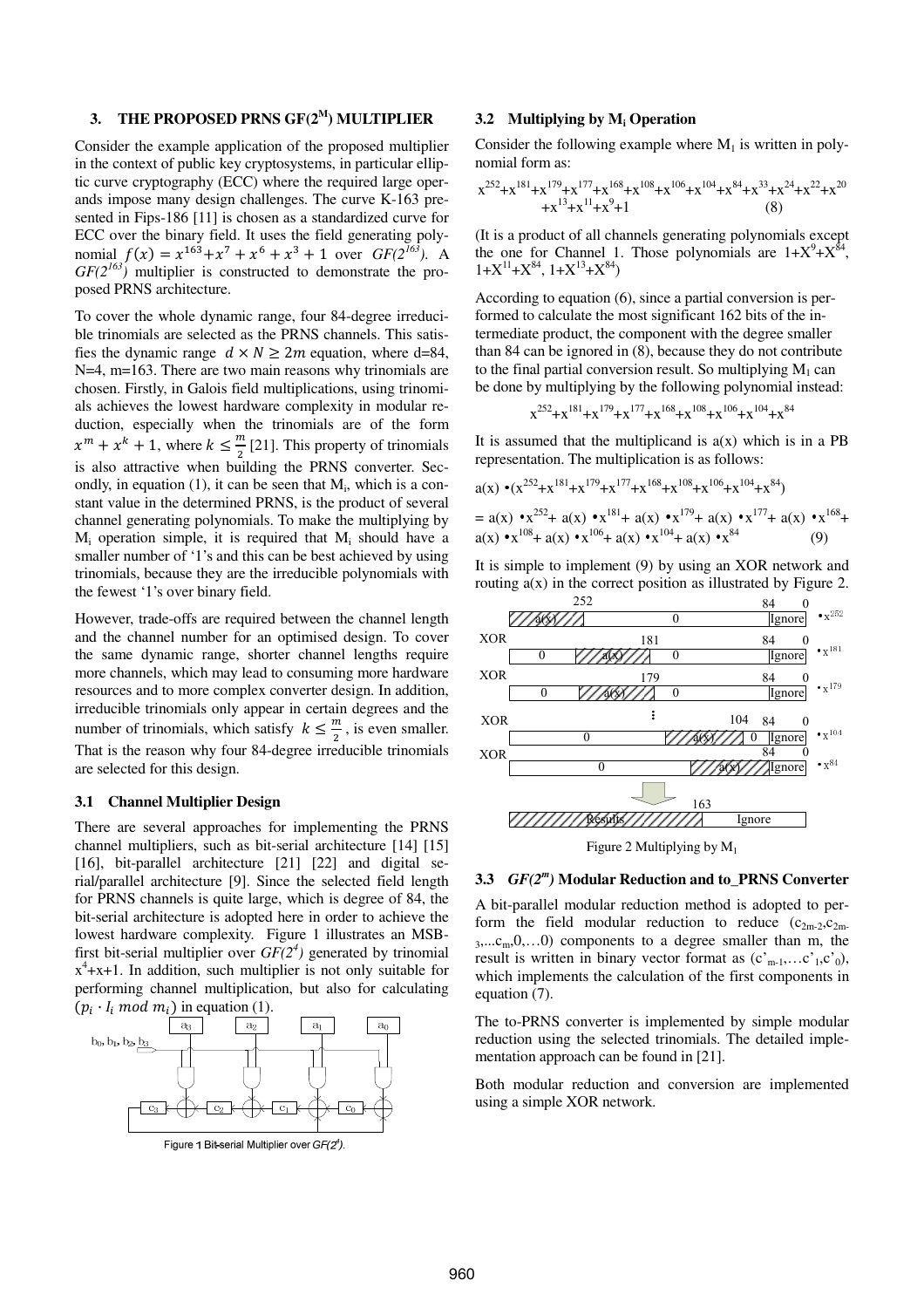

Figure 3 Architecture of PRNS Multiplier

#### **3.4 Architecture of the Proposed PRNS Multiplier**

Figure 3 shows the full architecture of the proposed PRNS multiplier over  $GF(2^{163})$ . It is assumed that the input and the output of the multiplier are all in PRNS representation.

The  $GF(2^{84})$  multipliers on the left hand side perform PRNS channel modular multiplication, the one on the right performs part of SRC algorithm which is  $(p_i \cdot l_i \text{ mod } m_i)$  operation in equation  $(1)$ . I<sub>i</sub> are pre-calculated and stored into the shift registers. When there is a valid signal on Shift-reg-enable, the shift register starts to forward  $I_i$  bit by bit to the second *GF(2<sup>84</sup>)* multiplier acting as a bit-serial input.

The module Mul M<sup>i</sup> , Partial Reduction and To PRNS Converter are constructed using pure XORs. According to equation (7), the output of To PRNS Converter is the PRNS representation of  $(c_{2m-2}, c_{2m-3},...c_{m},c_{m-1},...c_{1},c_{0})$ , the output of the first registers is the PRNS representation of  $(c_{2m-2}, c_{2m-1})$ 3,... $c_m, c_{m-1}, \ldots, c_1, c_0$ ). The final product after  $GF(2^{163})$  modular reduction is generated by a PRNS addition operation, which is implemented as bitwise XORs.

It takes 168 clock cycles to finish a multiplication operation. This includes 83 clock cycles performing channel multiplication, another 83 clock cycles performing multiplication by  $I_i$ and 2 clock cycles on the data propagating through two registers.

As it can be seen from Figure 3, all channels are separate, similar and their operations are performed in parallel hence offering an inherent mechanism for masking, randomisation and fault tolerance which could help improve protection against any potential side channel leakage or analysis [4].

### **4. HARDWARE RESULTS AND COMPARISONS**

Xilinx Spartan 3-3s1500lfg320-4 FPGA is used for synthesis and implementation to enable a fair comparison.

Table 1 shows the synthesis results of the proposed multipliers compared with our previous work in [23] which to our knowledge is the only other reported implementation of a PRNS multiplier over binary fields.

From the results, the work in this paper shows significant improvements both in hardware consumption and speed compared with our previous work.

The figures indicate that this work consumes half and one third slices compared with the channel-serial and channelparallel architecture respectively. The highest operating frequency is improved by over 30 times. The total delay is improved by 25 times over the channel-serial architecture and by 17 times over the channel-parallel architecture. This figures also show a 47 times' Time-Area Product improvement over the channel-serial architecture, a 57 times' improvement over the channel-parallel architecture.

|                                         | Channel-<br>serial [23] | Channel-<br>Parallel[23] | This work       |
|-----------------------------------------|-------------------------|--------------------------|-----------------|
| FF                                      | 1010                    | 1350                     | 1691            |
| <b>LUT</b>                              | 5274                    | 8675                     | 2588            |
| <b>Slices</b>                           | 2752                    | 4625                     | 1429            |
| Frequency<br>(MHz)                      | 5.179                   | 5.119                    | 164.015         |
| Cycles                                  | 130                     | 93                       | 168             |
| Delay (ms)                              | $25.1*10^{-3}$          | $18.2*10^{-3}$           | $1.024*10^{-3}$ |
| Time-Area<br>Product<br>(Slices*second) | $69*10^{-3}$            | $84*10^{-3}$             | $1.463*10^{-3}$ |
|                                         |                         |                          |                 |

Table 1 Synthesis Results